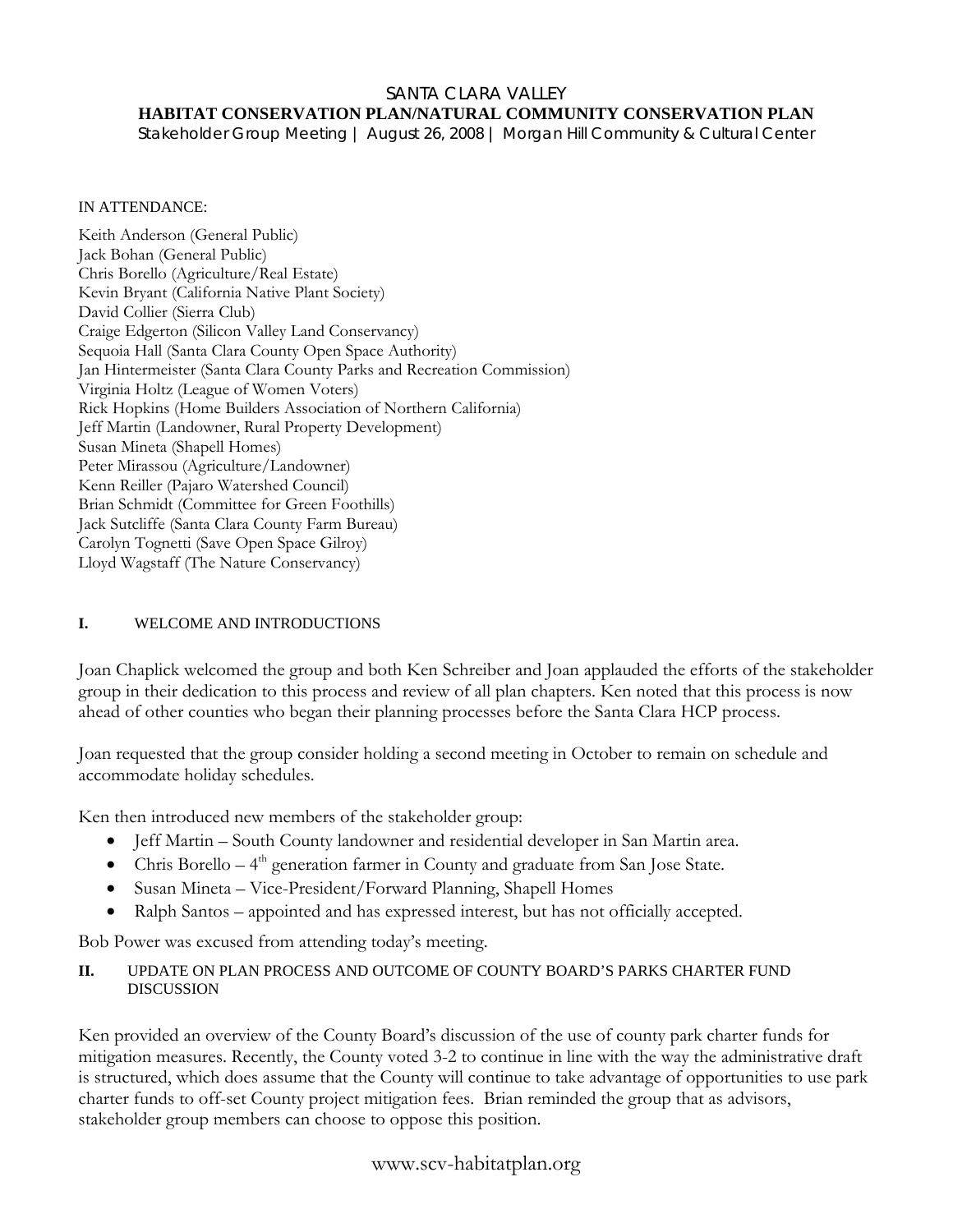Craige expressed disappointment on the lack of follow-up regarding the agreement to send a memo with the stakeholder comments on this issue to the Board of Supervisors. While they did receive the information, it was not presented in a manner that distinguished it from the other materials Board members receive. One Board member commented to Craige that they are interested in the Stakeholder discussion and would have appreciated having these opinions brought to their attention. Craige noted that at least one Board member was swayed to vote against this issue based on the additional information they received.

#### **III.** REVIEW OF ADMINISTRATIVE DRAFT

Ken began the conversation by briefly reviewing the project schedule, and noted that the second administrative draft will be complete by the end of December. The final draft is scheduled to be done by November 2009

October  $7<sup>th</sup>$  is the approximate deadline for stakeholder comments on the administrative draft, assuming the group schedules the additional October meeting for this date. Stakeholders can make comments on new chapters 10 and 11 as part of this round of administrative draft reviews.

Troy Rahmig reiterated that today marks a milestone. The first administrative draft is generally complete, with a few issues still needing to be addressed. Jones & Stokes received over 5,500 comments, a combination of comments received through countless meetings with different stakeholder groups, including development and local business interests and regulatory agencies, as well as from the plan stakeholder committee. Troy thanked the group for their participation and dedication.

Troy then walked through the first three chapters, discussed what has changed and noted major outstanding issues. The purpose of the presentation was to share with the group the parts of the plan that have changed so that stakeholders are aware of and familiar with these changes and can provide the necessary feedback. The plan includes a table at the beginning of Volume 1 which provides more detail related to major changes and outstanding issues for each chapter.

Troy introduced a slide illustrating the percentage and number of comments made on each chapter. Not surprisingly, the breakdown mirrors the size and complexity of the chapters. For the first four chapters, the most comments received were related to material in Chapter 4.

## **Major changes**

In what will be the executive summary (to come in the second admin draft), Jones & Stokes has included Table ES-3, which provides a summary of net outcomes for each covered species. The table breaks down status, range, land acquisition projects, and impacts for each.

This draft also includes an updated impact analysis. The planning team is at a point where we have accumulated a lot of information. These updates reveal themselves in the impact analysis, and ultimately in the conservation strategy. Changed information has created a "ripple effect" whereby it became necessary to make changes in multiple chapters.

In the previous draft, all alternatives were laid out in Chapter 5. Now there is simply one strategy. Despite this, Chapter 5 remains the largest chapter.

## **Chapter 1**

Not many major changes were made and few outstanding issues remain for Chapter 1.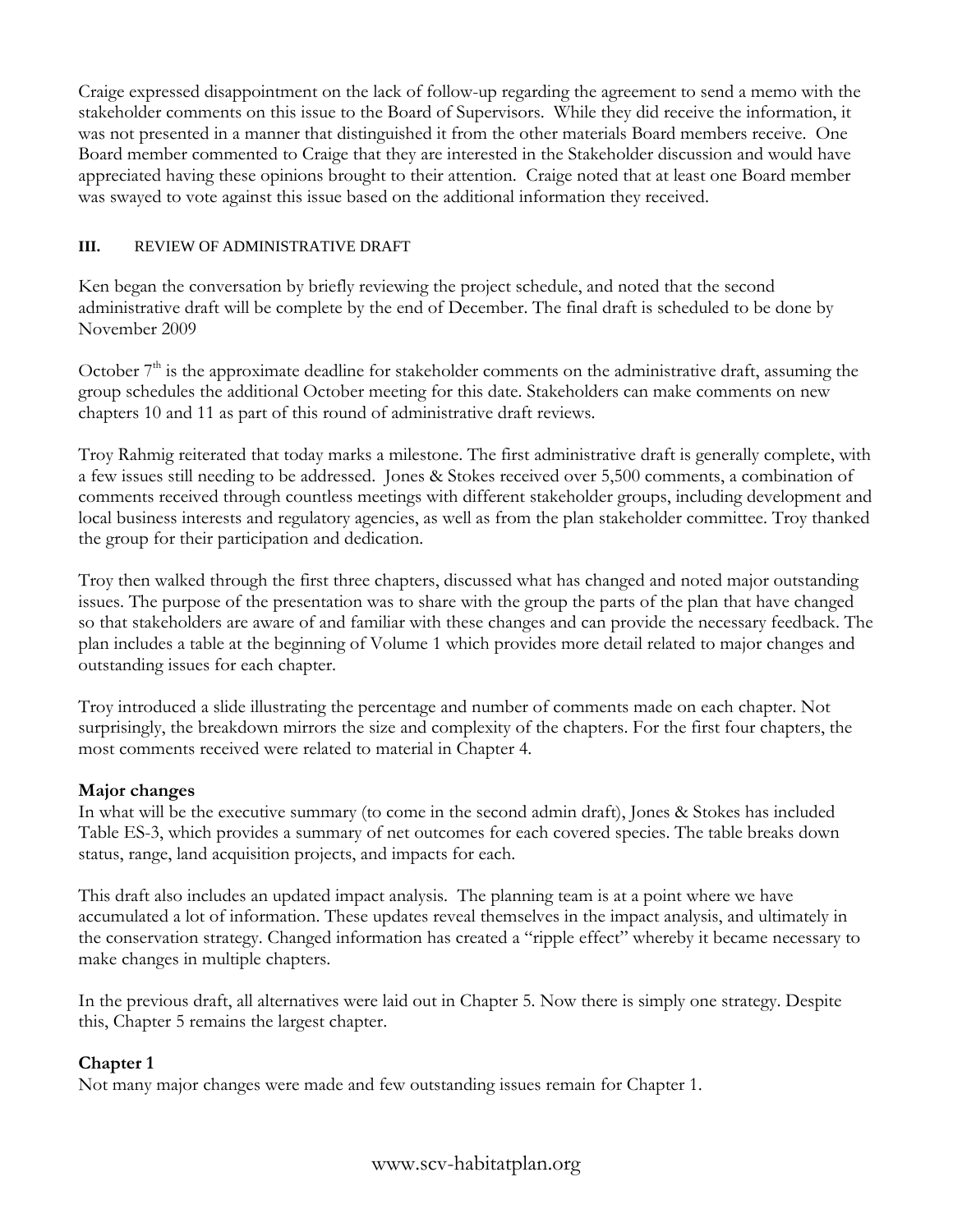## **Chapter 2**

In Chapter 2, more detail was added related to covered activities in order to a) clarify questions about what activities entail; 2) address potential impacts of these activities; and 3) describe activities so the plan remains clear for users in years to come.

The Chapter now also includes discussion and description of activities not covered in the plan. A new figure provides a visual of where future project sites are located.

The group will need to determine the impacts of rural/agricultural uses and the level of discussion appropriate to include in the plan.

#### **Chapter 3**

Updated land cover data has also changed the impact analysis and species models. The plan now includes an integrated fish community map. However, the map has not been translated into impacts on fish communities.

#### **Appendices D and F (related to Chapters 2 and 3)**

Edits have been made to nearly all species accounts. Additional comments came from species experts during the second round of vetting plan information. Most notably, since the species accounts were drafted and reviewed by experts, Santa Clara Audubon published the SCV Breeding Bird Atlas. This may require further updates to the species accounts.

Keith Anderson expressed disappointment that species accounts for salmon and steelhead have not been completed. Specifically, the sections on modeling remain incomplete. The group was told that these accounts would inform the plan process, but obviously this is not the case. Troy said that J&S waited on the community map for a while, which is why this modeling is not complete.

According to Pat Showalter, the Three Creeks HCP was recently distributed internally to those not involved in its development. Since this HCP is mainly aquatic in nature, it will provide information to fill some current gaps.

Ken also noted that attention to aquatic species and habitat issues has escalated in the past few months, and the group has received a lot of good information as a result of this (i.e. related to Three Creeks and Pajaro). Active conversation between key agencies (FWS, FGD, etc.) has taken place and this information will be integrated into species accounts.

## **A) Chapter 1, Introduction**

*1.3.2: Other Federal and State Wildlife Laws and Regulations (Bald and Golden Eagle Protection Act, p. 1-23).*  Carolyn Tognetti asked if the tracked change in this section was included to align with regulatory language. Troy responded that the bald eagle listing has changed, but protection continues under certain acts. The tracked change is language added to comply with the language of the new world of bald eagle protection following its delisting. FWS has expanded their definition of "disturbed" to provide people with additional guidance.

David Collier asked if the golden eagle is a no take species in our document. According to Troy, the State cannot permit take of the golden eagle. It is allowed to remain a covered species in the plan, but it's not possible to receive a permit for the take of individuals. David requested that the plan call the golden eagle out as a no take species.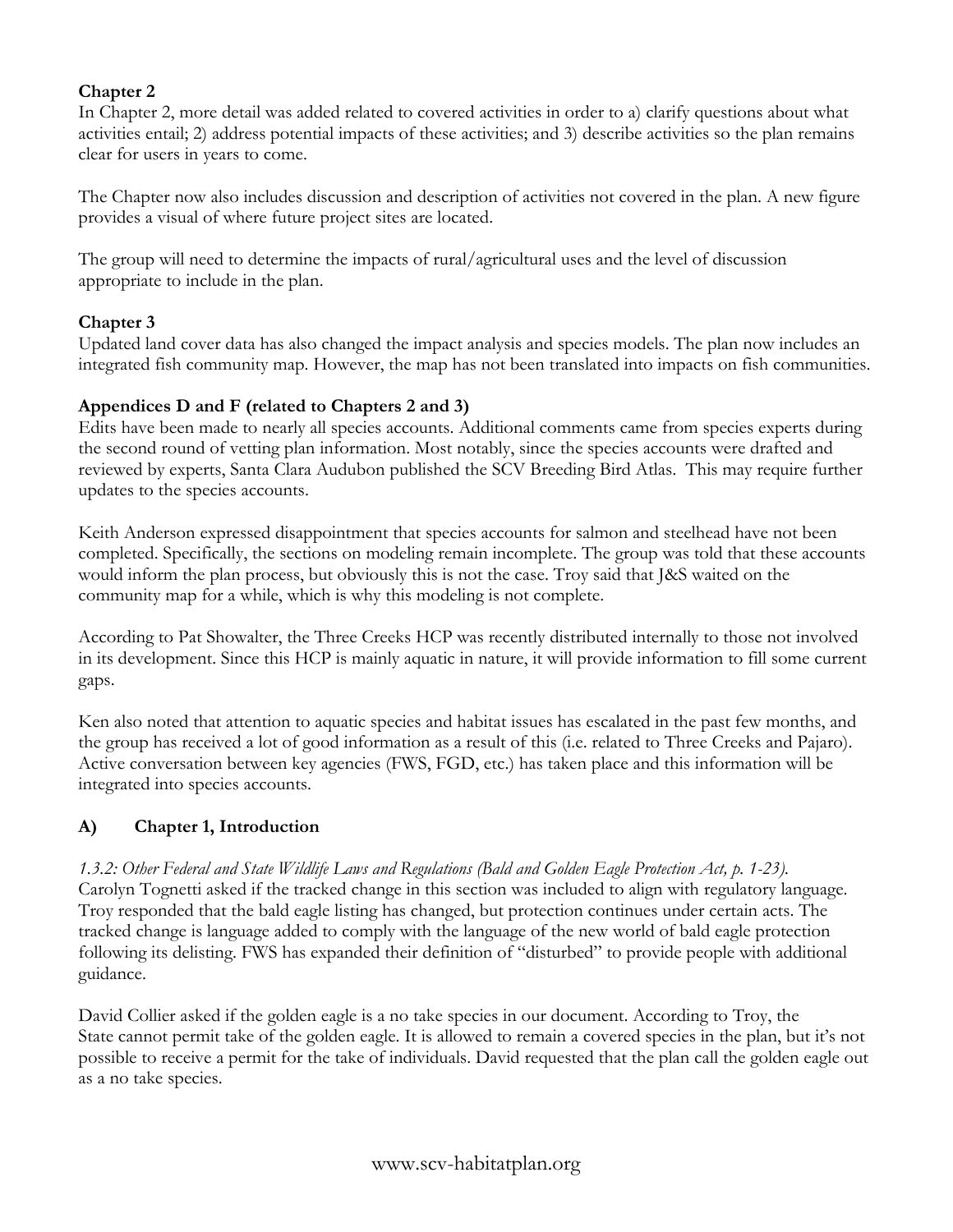The state and the federal governments define "take" differently - the State defines "take" as the loss of individuals, while the Feds define "take" as the loss of habitat. When the plan calls a species a no take species, this refers to the federal designation. This may be the underlying consideration for why the plan does not specifically call these species out as no take species. The golden eagle is not federally listed and provides an example of the impact of this federal/state dichotomy. Per David's request, Troy will further review this issue with respect to both the golden eagle and the California condor.

#### *Table 1-1: Local Planning Documents and Time Horizons Relevant to the Permit Term (p. 1-36).*

Kenn Reiller requested that the Pajaro IRWMP be added to the list, which addresses critical habitat and is relevant to the plan.

# **B) Chapter 2, Land Use and Covered Activities**

#### *2.3.4: In-Stream Operations and Maintenance (p. 2-53)*

Keith's understanding is that the water agency wants to have the operation of Uvas and Chesbro reservoirs as a covered activity. Is the operation of these reservoirs covered as an activity by language in the second to last bullet on the page ("Water utility/water supply operations and maintenance")?

Decisions about operations of reservoirs are still under discussion and perhaps this is why this draft doesn't include detail. Pat suggested that the group add language to add specificity related to reservoir operations and maintenance, but is not sure if Chapter 2 is the most appropriate place. Keith and Pat agreed that the bulleted language noted above should not simply imply this covered activity – it's simply too important.

They also asked why the last bullet on p. 2-53 was omitted. Pat suspected that this omission was an error. Troy will track history of this change and find out what the reasons were for deleting this.

## *San Martin and Future Incorporation of County Areas*

Carolyn noted that the plan says very little about San Martin– is this intentional? Ken clarified that the Local Agency Formation Commission (LAFCO) decision whether to authorize an election on the question of whether or not San Martin should be an incorporated body should be made in early October. If it doesn't authorize the election, then there is no issue. Pat requested that if the election does come to pass, that the stakeholder group remain mindful of needing to consider the impact of this on the plan. Based on the rural residential character of the area, there will be a relationship to the plan. Ken suggested an approach that will allow future changes to the plan so that San Martin can be easily incorporated, and briefly discussed the logistical difficulties with bringing a newly incorporated area into a newly adopted plan.

Jack Bohan addressed the issue of future incorporation of county areas – what would this entail with respect to the plan? Troy said that this would likely require amendment of the plan. If a newly incorporated area wished to be a plan partner, the amendment would be minor. If a newly incorporated area chose not to be part of the plan, this may require greater plan amendment.

## *Quarries*

Carolyn asked if quarries are a covered activity. Ken answered that quarries are too speculative a use and the potential impacts are too great to list as a covered activity. The County and Habitat Plan consultants had decided that it did not have enough information to provide detail here.

## *2.3.3: In-Stream Capital Projects (p. 2-36)*

Keith noted that the second to last bulleted activity proposed for coverage has been deleted: "Restoration projects outside of the Reserve System including implementation of SCVWD's Enhancement Program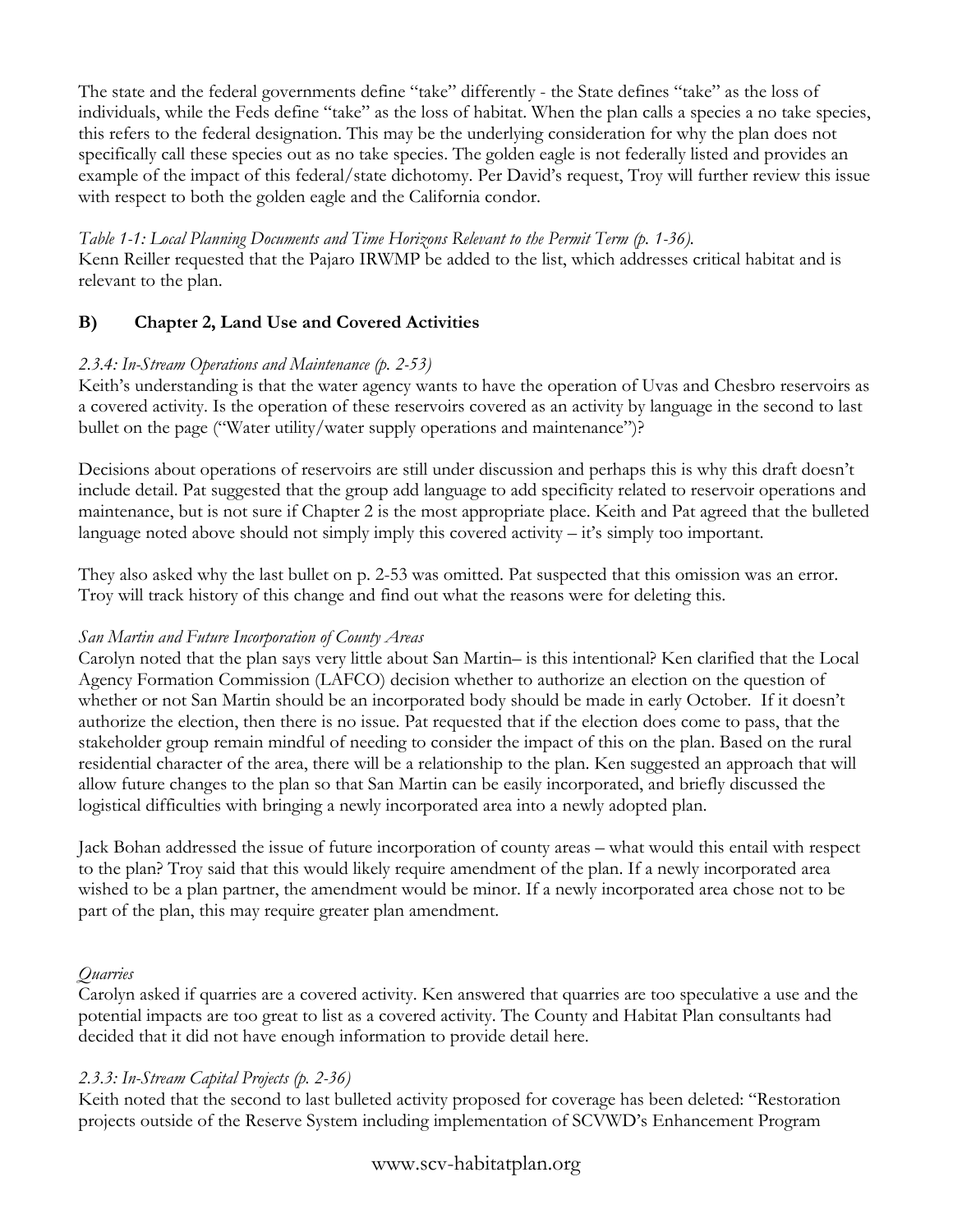including development of trails, fish barrier removal, and creek realignment (to a more natural state)." Why has this been deleted, particularly when the water district's enhancement program has been listed as a recovered activity in Appendix F?

Troy noted the discrepancy for review. Pat suggested that the bullet may have been deleted because the group was attempting to distinguish conservation measures from covered activities. The hope is that enhancement projects following plan implementation would count as conservation measures, but this would have to be addressed/negotiated by the implementing agency on a project by project basis.

Brian noted that the water district has taken an approach opposite to that of the county in choosing not to use enhancement funds towards mitigation activities. This is what he has been told. Pat affirmed that enhancement funds are separate from mitigation funds.

#### *2.3: Covered Activities*

Jack asked, would reuse of urban land be a covered activity? Within the urban growth limit, the assumption is that the habitat value of urban land is essentially lost. The fee issue comes into play only with vacant sites of one acre or larger within the urban growth areas, based on the assumption that these areas still have some habitat value.

## *2.3.1: Methods for Identifying Covered Activities (p. 2-31)*

Referring to the third of the five listed criteria to be considered a covered activity under the plan, Jack asked where the line is between reasonable potential and less than reasonable potential to take a covered species. Troy noted that this will be an issue that the group will revisit, and that its relationship to a larger set of issues will require further attention.

Chris Borello asked how the plan defines and addresses undeveloped (i.e. orchard) land within urban areas. Ken answered that this land is covered under the lowest tier or category.

Rick asked, what happens when a developed site is being redeveloped but includes viable species habitat? He used the burrowing owl as a specific example of a species for which it has been verified that such land does provide habitat. Ken responded that the landowner would not pay a fee but would be subject to conditions under separate laws restricting impact on the owl.

## **C) Chapter 3, Physical and Biological Resources**

## *3.3.5: Natural Communities and Land Cover Types (Open Water Land-Cover Types, p. 3-92)*

Kenn believes that Chapter 3 does not provide enough detail related to reservoir and sediment management. He requested that the group consider operations and take permits related to operations, and noted that the plan should address sediment and multi-port outlet operations. This should tie back to how operations will minimize in-stream impacts.

Pat noted that the group needs to be careful of not including the solution as part of the plan, and built upon Kenn's point that sediment impacts to species and habitat should be considered. One of goals in investigations is to improve sediment transport. The Three Creeks HCP does include thought about how to manage gravel, but does not include language related to how to manage fine sediment.

## *3.3.5: Natural Communities and Land Cover Types*

Keith noted the need for minor corrections and question about riverine system. On the bottom of p. 3-67, he stated that carp, inaccurately identified as a native species, should be replaced with California roach. At the

## www.scv-habitatplan.org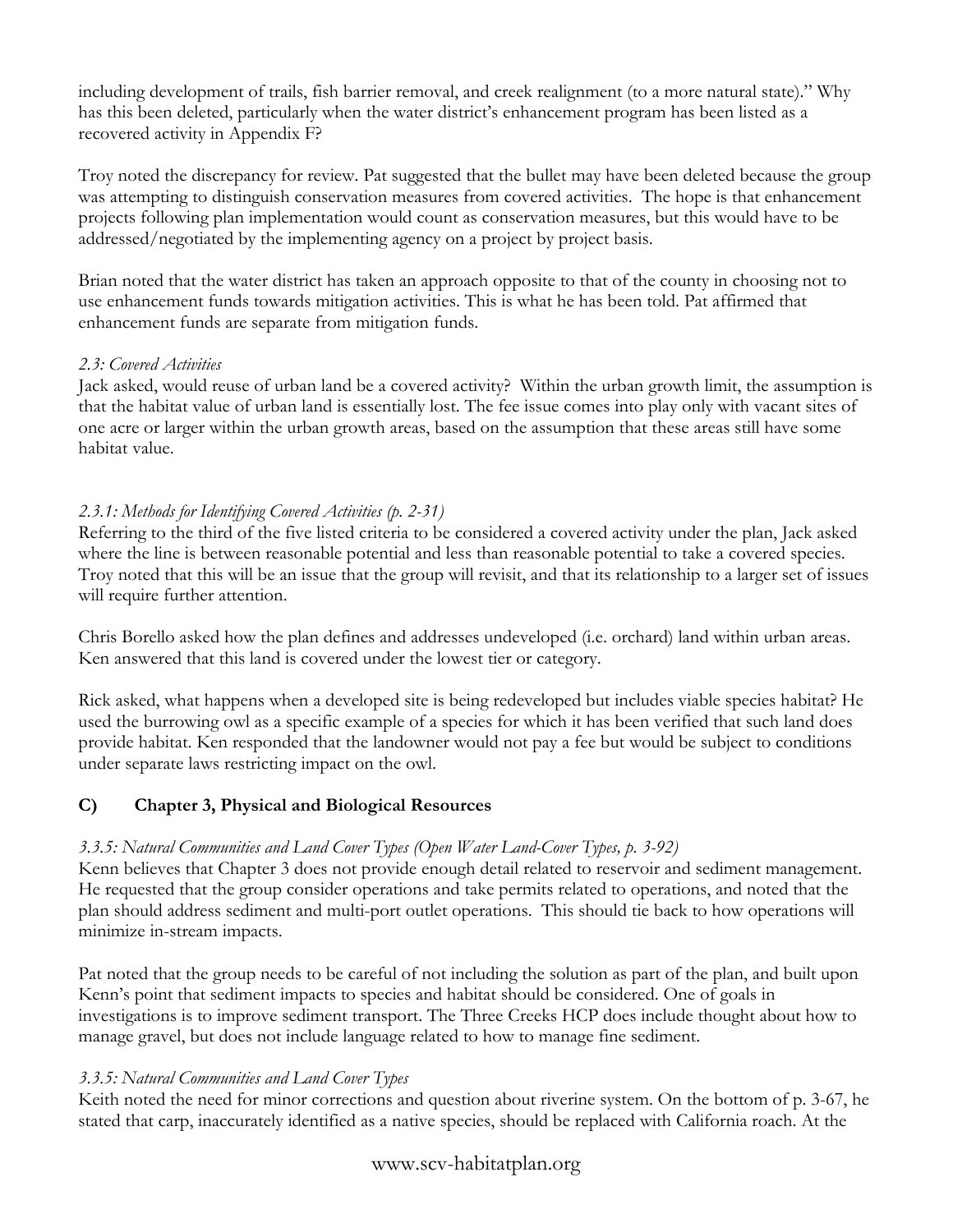bottom of the page, where the extent of cold steelhead is included, he noted that Llagas Creek needs to be included.

Also, on the top of page 3-66, language has been deleted despite the importance of how it addressed the function and integrity of ecosystems. Keith requested that Troy investigate why has this been deleted. Jerry noted that similar language has been added elsewhere in the plan.

# **D) Chapter 4, Impact Assessment and Level of Take**

Prior to beginning its review, Troy provided an overview of the contents of Chapter 4, as well as significant updates and related outstanding issues.

Chapter 4 provides discussion of impact assessment - i.e. how well covered activities protect covered species. The chapter steps through how general covered activity categories will impact different land covers and how they will impact individual species. It ends with a section discussing cumulative effects.

The chapter has been updated to include detailed tables that walk through plan assumptions related to impacts on different land cover types. One section has been refined to discuss what is required under ESA – this now smaller section represents a more focused approach.

Jones & Stokes has also added an impervious surface analysis on p. 4-3 and discussion of Coyote Urban Reserve. These analyses have been absorbed into other analyses in the plan.

Impacts to the Bay Checkerspot Butterfly, California Red-Legged Frog and California Tiger Salamander have been added. Redesignation of critical habitat for these species is anticipated in the near future, which will change the plan's conservation strategy. Critical habitat for these species will cover a larger expanse. However, future changes to critical habitat designations within Santa Clara County remain unclear.

Impact analyses and conservation strategy coordination will take place in the coming months in an effort to resolve the list of big issues related to Chapter 4.

Brian noted that cumulative impacts are being narrowed and recommended that the plan's cumulative impacts analysis include a footnote that notes the role of future CEQA studies in determining impact.

He also noted that according to the timeframe noted for completing projections of future imperviousness projections were meant to be ready by July – given that these numbers are not yet available, what is the new deadline?

Troy responded that a fair amount of related information has made its way into this draft. Brian noted that imperviousness at build-out is not included, and suggested that the plan relies too heavily on NPDES standards.

Changes made to the bottom of the first paragraph on p. 4-4 *(4.3.1: Urban Development)* are not exactly correct. NPDES permits do not always require maintaining existing runoff conditions. The plan cannot simply refer to existing NPDES requirements and assume that existing hydrology is or will be maintained.

# *4.3.4: Rural Capital Projects (p. 4-16)*

One stakeholder asked, will the Kirby Landfill be covered under the plan? Particularly since the note to the reader has been deleted from this plan draft? Ken noted that the landfill presents an unusual situation in that the applicant was claiming that they were not covered, while the regulating agency claimed that they were. One member of the public noted that the landfill is well covered in Chapter 2.

# www.scv-habitatplan.org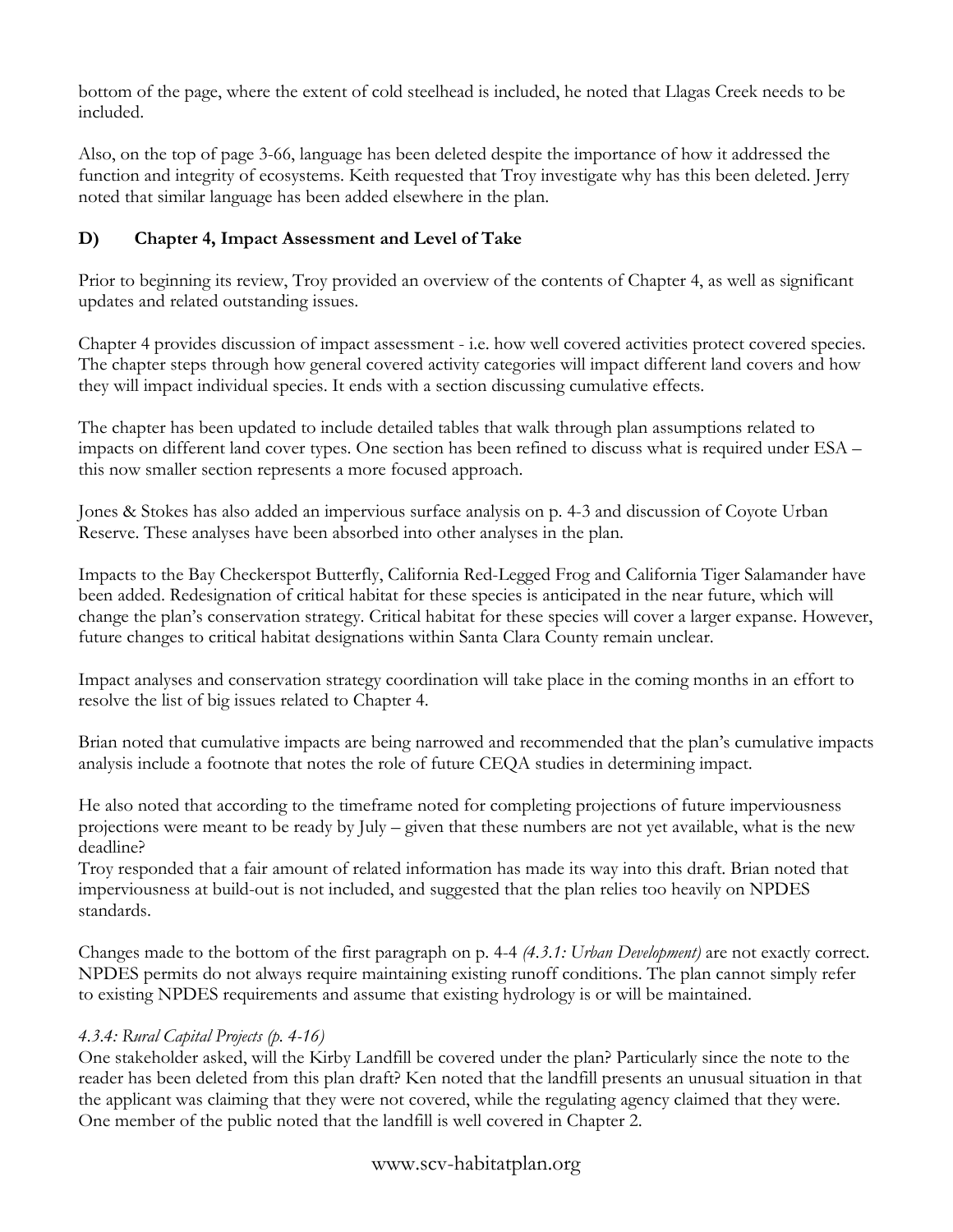A request was made to add detail related to existing permits and new permits, including a graphic or map showing their locations.

## *4.3.2: In-Stream Capital Projects (Flood Protection Projects, p. 4-5)*

Kenn referred to language at the very end of the page: "Whenever possible and economically feasible, environmentally sensitive design treatments…are used instead of channelized streams using concrete." What is our definition of economic feasibility? Is this based on a benefit-cost ratio and, if so, how do we value habitat here? Ken requested that the plan group look to existing examples for guidance on how to valuate habitat.

## *Reservoir Draw-Downs*

Keith requested that the group add a new plan section that assesses the impacts of reservoir de-watering on covered fish below dams. This could be part of the temporary impact section and should include mileage of impact.

In Chapter 2, reservoir draw-downs are defined as covered activity in the case of two categories of activity: seismic projects and in-stream operations and maintenance. Draw-downs have the potential to impact several miles downstream. Keith expressed particular concern about impacts to Uvas in the case of drawdown and the impacts to downstream fish species – particularly impacts on steelhead production, juvenile/smolt inmigration and out-migration of adult fish.

## *4.4 Impact Assessment Methods (p. 4-27)*

Carolyn requested clarification about what "capped impacts" means. Troy reminded the group that FWS issues permits based on the estimated level of impact of activities. They would like to see a cap on estimated impacts so that a permit issued would no longer remain valid beyond that point. At that point, the permittee would have to amend the permit and commit to a new conservation strategy to address impact beyond the designated cap.

## *4.3.6: Rural Development (p. 4-22)*

Jack noted the issue of impact in the case of rural development. In his opinion, it is difficult to imagine isolation of populations based on an instance of a couple of acres of development amid undeveloped landscape.

Troy answered that cumulative fragmentation over a larger scale would occur. Craige provided the example of impacts on the badger in such an instance. The badger is very sensitive to light and noise – its ability to move through land would be impeded despite the fact that adequate habitat remains.

In response to an inquiry related to riparian setbacks, Troy noted that analysis of this topic, and how it should be addressed in the plan, continues.

One stakeholder asked, have you received feedback from County planning staff in terms of this document being useful in providing guidelines for them? According to Ken, County planning staff have provided review comments on earlier draft text and are reviewing volume 2 (chapters 6, 7), and parks and recreation and roads and airports staff have made many comments on the plan.

## *4.3.4: Rural Capital Projects (Water Supply Projects, p. 4-16)*

Kenn requested more direct and conclusive language related to the impacts that managing water supply in the system has on environmental flows. Specifically, he would like to see a water budget included in the plan that is related to fisheries and stream flow.